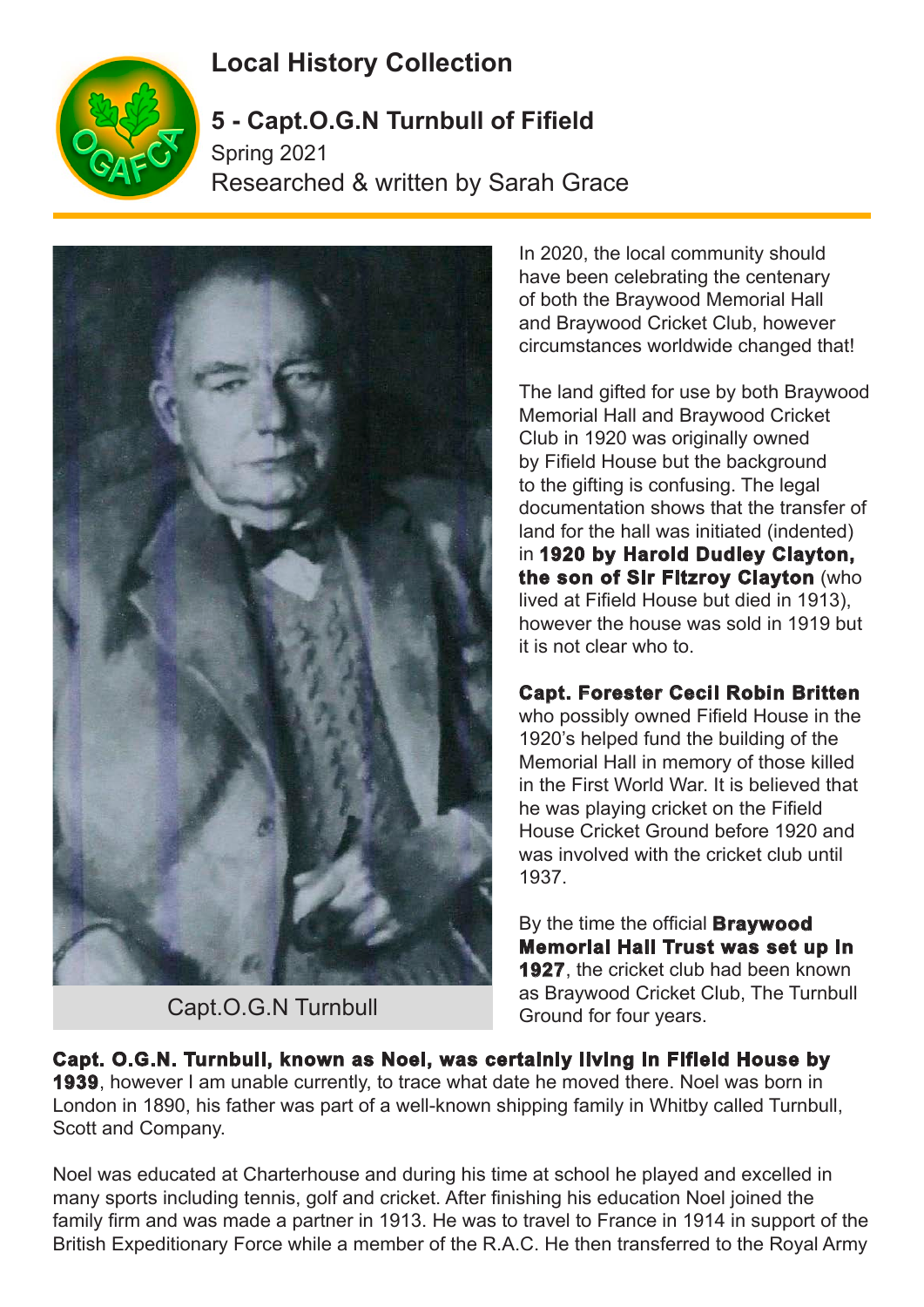

Service Corps, reaching the rank of Captain and was awarded the Military Cross for his services in 1918. Noel survived the war and returned to the family shipping business and made his mark as a top class tennis player. He represented Great Britain in the Davis Cup in 1919, on the team that beat France in the final. At the Antwerp Olympics in 1920 he represented G.B. in tennis, playing in the mixed doubles, singles (lost in the semi-final) and men's doubles. Noel won the Gold Medal in the men's doubles with his partner Max Woosnam, beating the Japanese pair in 4 sets. He continued to play top level tennis into his late 30's and made his 6th and last Davis Cup appearance in 1926 and 2 years later won the Portuguese Open.

Noel also played off scratch as a golfer, was a member of the Berkshire Club in 1928 and played in the English Amateur Championships in the 1930's. Whilst the Cricket Club records show that Noel was involved in the club during the 1920's and 1930's, it is not recorded until 1937, when a letter was sent to Noel to thank him for the 'loan' of the cricket field, that we can place him living at Fifield House. Noel also built the Memorial Cottages after WW2 by the village Memorial Hall for workers on his farm and estate.

**In 1955 Noel Turnbull was elected President of Braywood Cricket Club** and remained in post until his death at Fifield House in 1970. From **1971 until 1974 his wife Anna was President and then Noel's son Mr.M.T.Turnbull (Tommy) was President from 1975 until 1992**. Tommy also Noel Turnbull **Commy, was President from 1975 until 1992**. 10<br>served on the Braywood Memorial Hall Trust until 2008.



President Tommy Turnbull (centre) presents awards to Gordon Barker, Geoff Shurley, Hugh West & Frank Turner at Braywood Cricket Club's Annual Dinner